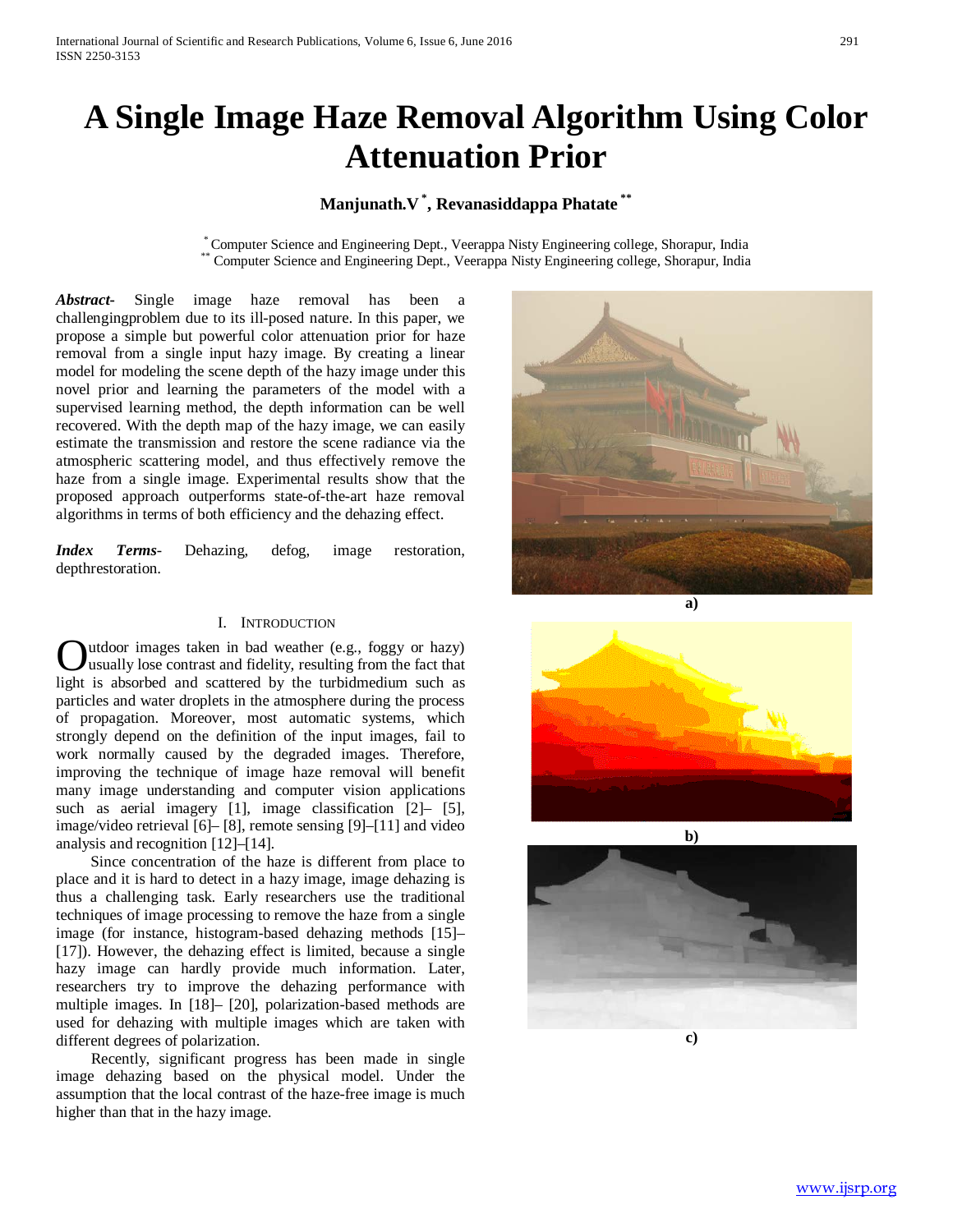

**d)**

**Fig.1 An overview of the proposed dehazing method. a) Input hazy image. b) Restored depth map. c) Restored transmission map. d) Dehazed image.**

 In this paper, we propose a novel color attenuation prior for single image dehazing. This simple and powerful prior can help to create a linear model for the scene depth of the hazy image. By learning the parameters of the linear model with a supervised learning method, the bridge between the hazy image and its corresponding depth map is built effectively. With the recovered depth information, we can easily remove the haze from a single hazy image. An overview of the proposed dehazing method is shown in Figure 1. The efficiency of this dehazing method is dramatically high and the dehazing effectiveness is also superior to that of prevailing dehazing algorithms.

#### II. COLOR ATTENUATION PRIOR

 To detect or remove the haze from a single image is a challenging task in computer vision, because little information about the scene structure is available. In spite of this, the human brain can quickly identify the hazy area from the natural scenery without any additional information. This inspired us to conduct a large number of experiments on various hazy images to find the statistics and seek a new prior for single image dehazing. Interestingly, we find that the brightness and the saturation of pixels in a hazy image vary sharply along with the change of the haze concentration.





 Figure 2 gives an example with a natural scene to show how the brightness and the saturation of pixels vary within a hazy image. As illustrated in Figure 2(d), in a haze-free region, the saturation of the scene is pretty high, the brightness is moderate and the difference between the brightness and the saturation is close to zero. But it is observed from Figure 2(c) that the saturation of the patch decreases sharply while the color of the scene fades under the influence of the haze, and the brightness increases at the same time producing the high value of the difference. Furthermore, Figure 2(b) shows that in a densehaze region, it is more difficult for us to recognize the inherent color of the scene, and the difference is even higher than that in Figure 2(c). It seems that the three properties (the brightness, the saturation and the difference) are prone to vary regularly in a single hazy image.

### III. HAZE REMOVAL ON IMAGE

 The block diagram for haze removal of image. Here the input of image is in the form of haze. Then the dehazing applied two different methods. First approach is pre compression; it means the dehazing technique applied after compression. Dehazing techniques are color attenuation prior Then the result applied to compression standards for image in JPEG. The post compression is first input image applied to dehazing techniques before compression. The ringing and blocking artifacts can be reduced by choosing a lower level of compression. They may be eliminated by saving an image using a lossless file format. So,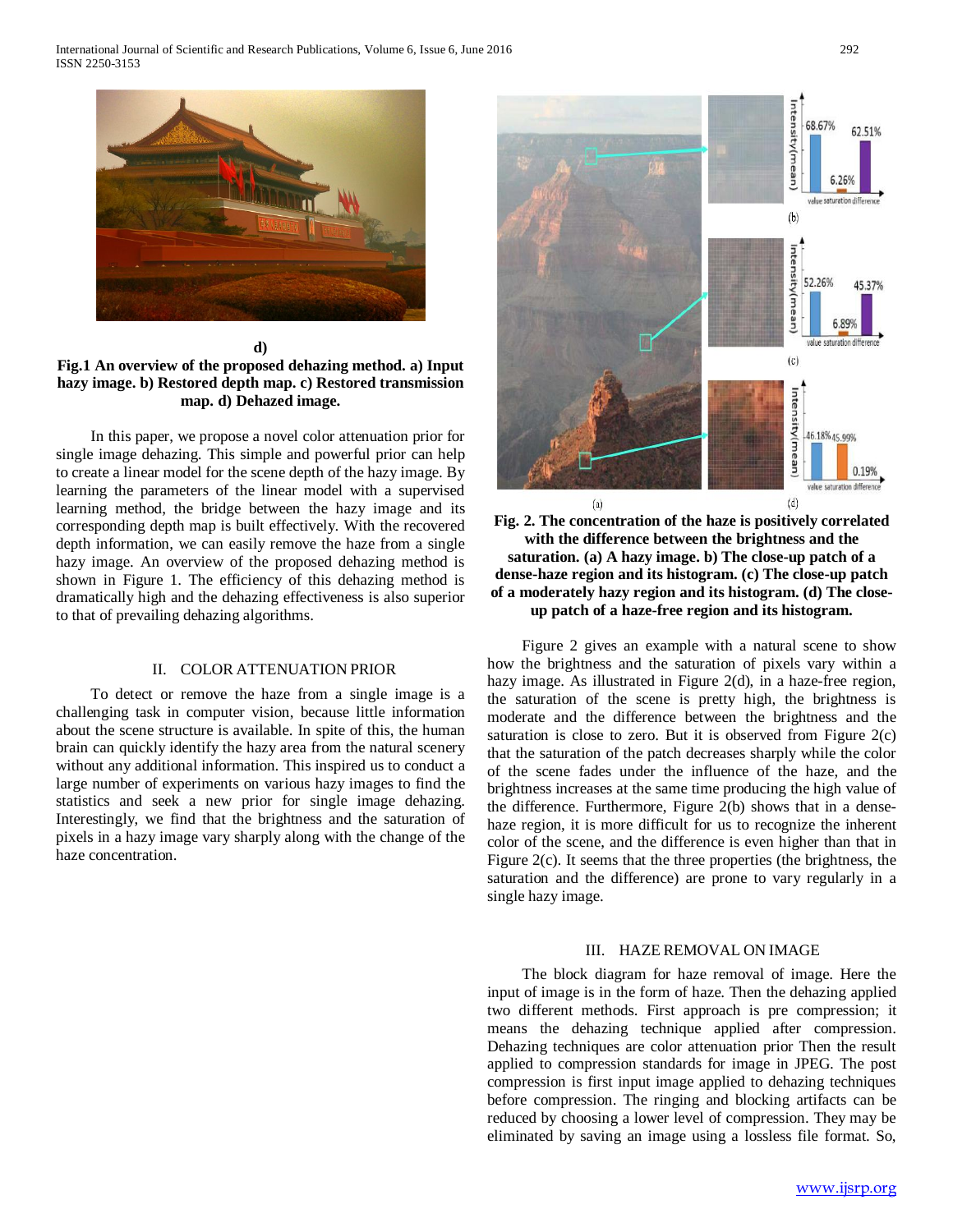International Journal of Scientific and Research Publications, Volume 6, Issue 6, June 2016 293 ISSN 2250-3153

the pre compression is gives better performance and fewer artifacts than the post compression.



**Fig. 3 Block diagram for Haze removal.**

#### IV. SCENE DEPTH RESTORATION

 In the Figure 4 illustrates the imaging process. In the hazefree condition, the scene element reflects the energy that is from the illumination source (e.g., direct sunlight, diffuse skylight and light reflected by the ground), and little energy is lost when it reaches the imaging system. The imaging system collects the incoming energy reflected from the scene element and focuses it onto the image plane. Without the influence of the haze, outdoor images are usually with vivid color (see Figure 4(a)). In hazy weather, in contrast, the situation becomes more complex (see Figure 3(b)). There are two mechanisms (the direct attenuation and the airlight) in imaging under hazy weather. On one hand, the direct attenuation caused by the reduction in reflected energy leads to low intensity of the brightness. It reveals the fact that the intensity of the pixels within the image will decrease in a multiplicative manner.

 So it turns out that the brightness tends to decrease under the influence of the direct attenuation. On the other hand, the white or gray airlight, which is formed by the scattering of the environmental illumination, enhances the brightness and reduces the saturation. It can be deduced from this term that the effect of the white or gray airlight on the observed values is additive. Thus, caused by the airlight, the brightness is increased while the saturation is decreased.

 Since the airlight plays a more important role in most cases, hazy regions in the image are characterized by high brightness and low saturation. This allows us to utilize the difference between the brightness and the saturation to estimate the concentration of the haze.



 Fig. 4 The process of imaging under different weather conditions. (a) The process of imaging in sunny weather. (b) The process of imaging in hazy weather.

 In Figure 5, The difference increases along with the concentration of the haze in a hazy image, Since the concentration of the haze increases along with the change of the scene depth in general, we can make an assumption that the depth of the scene is positively correlated with the concentration of the haze.

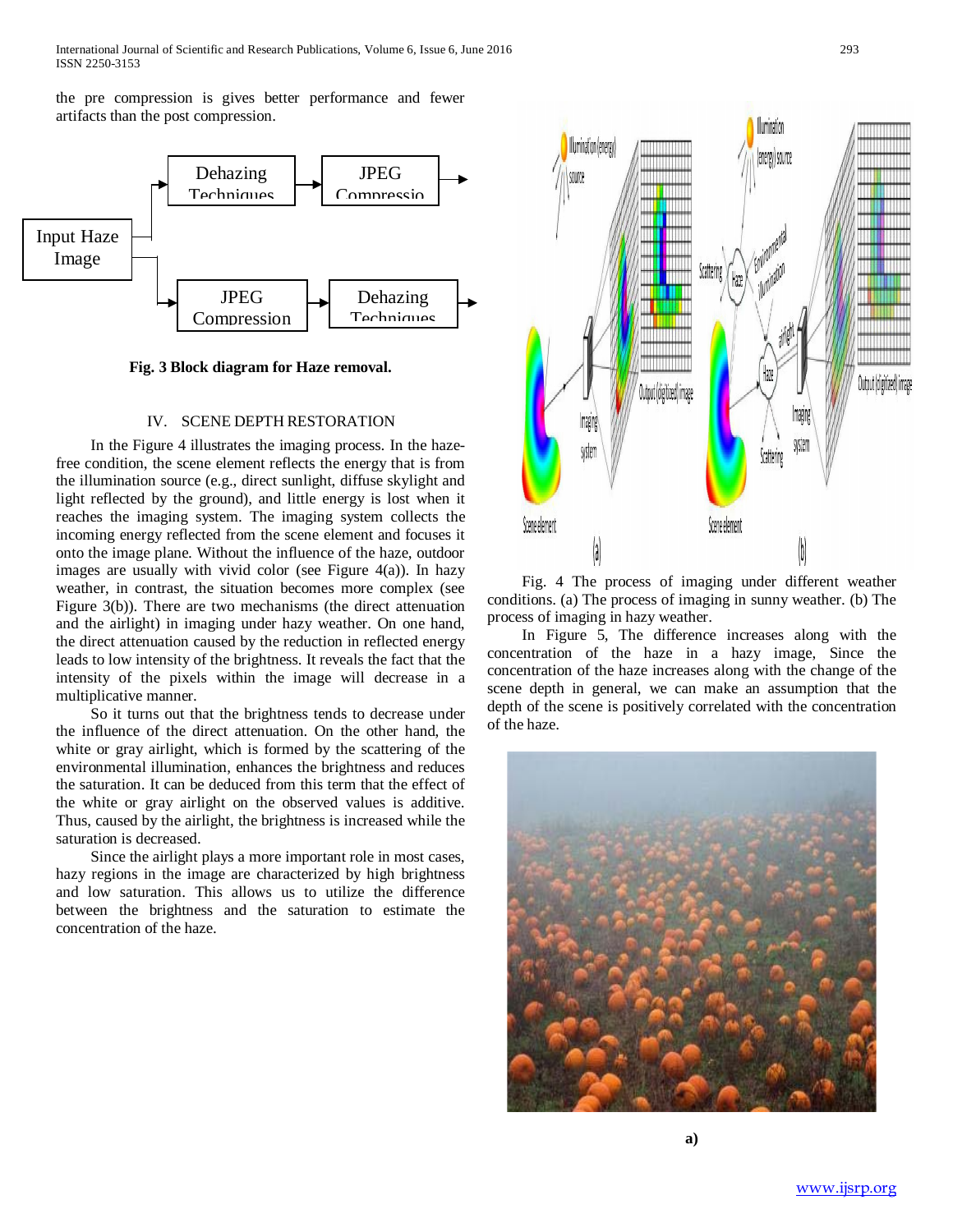



**c)**



## **Fig. 5 Difference between brightness and saturation increases along with the concentration of the haze. (a) and (b) A hazy image. (c) and (d) Difference between brightness and saturation.**

I. Experimental results

 In figure 6, there are different types of Haze images. The input haze images are first applied the dehazing techniques after applying the JPEG compression now we get pre compressed dehaze image and the input haze images are applied the JPEG compression after that applying the dehazing techniques now we get post compressed dehazeimage(output image).



**a)**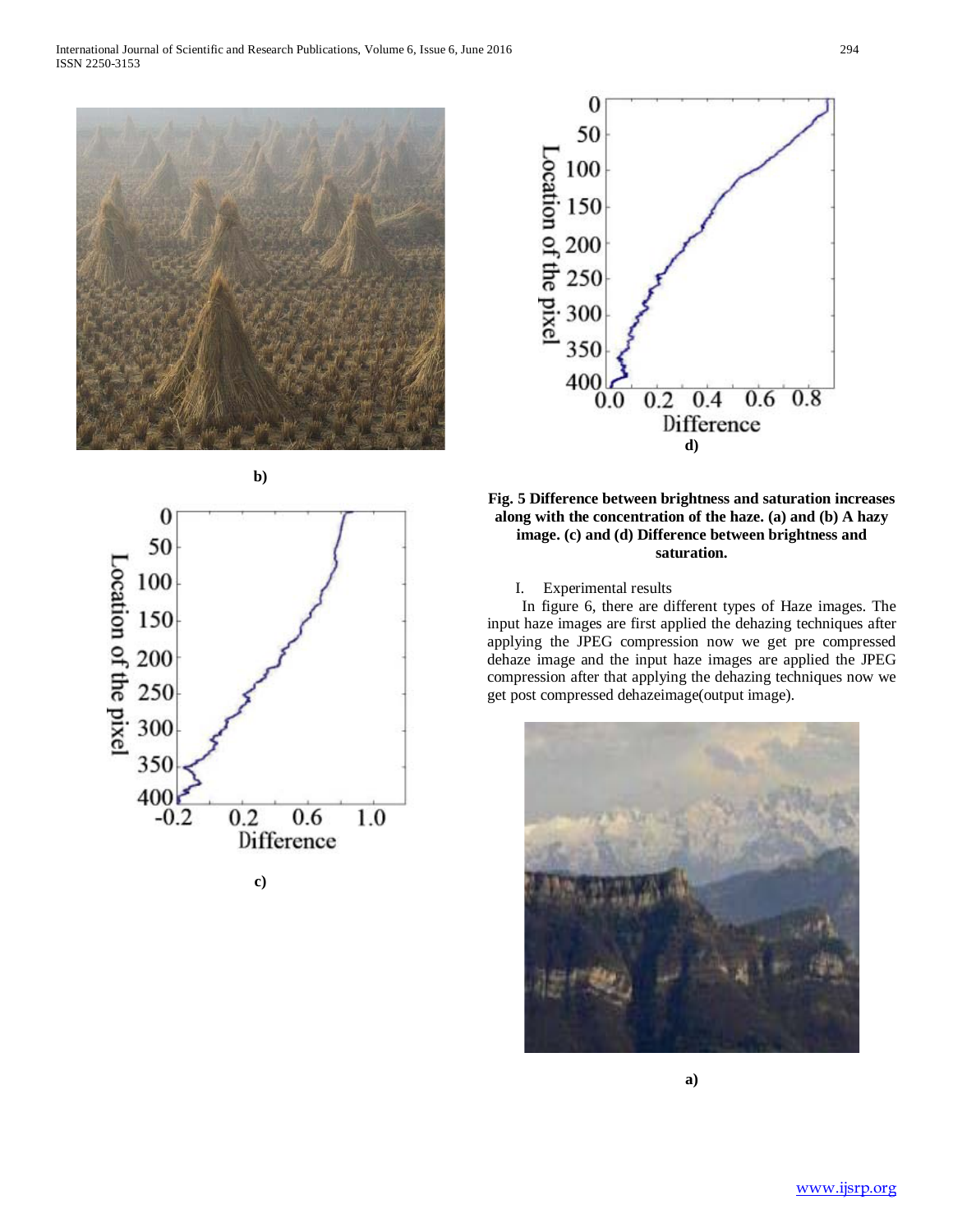International Journal of Scientific and Research Publications, Volume 6, Issue 6, June 2016 295 ISSN 2250-3153





**c)**



**d)**



**e)**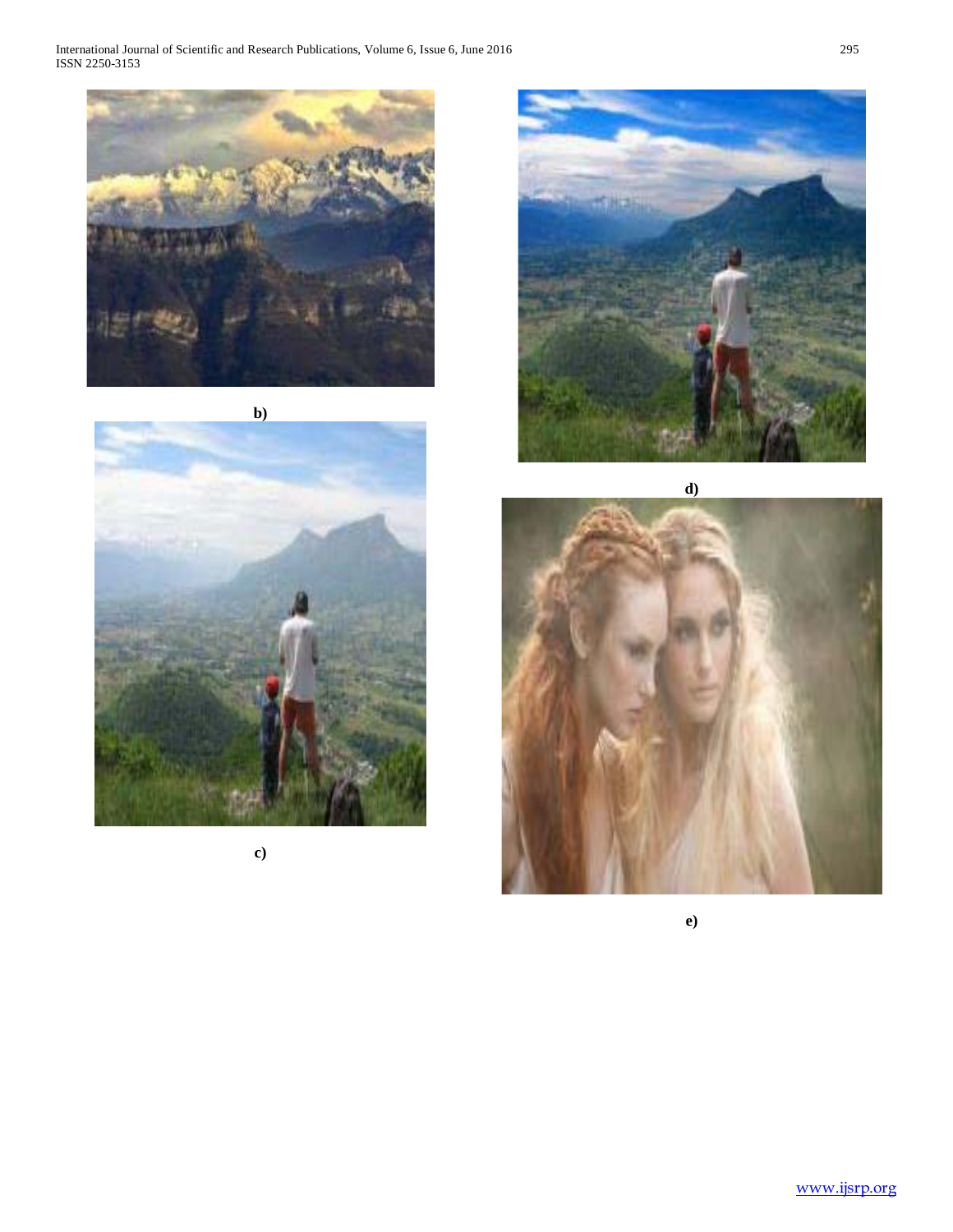

**f)**

**Fig. 6 Difference between the (a), (c) and (e) A hazy image (Input image). (b), (d) and (f) A dehaze image (Output image)**

#### V. CONCLUSION

 In this paper, we have proposed a novel linear color attenuation prior, based on the difference between the brightness and the saturation of the pixels within the hazy image. By creating a linear model for the scene depth of the hazy image with this simple but powerful prior and learning the parameters of the model using a supervised learning method, the depth information can be well recovered. By means of the depth map obtained by the proposed method, the scene radiance of the hazy image can be recovered easily. Experimental results show that the proposed approach achieves dramatically high efficiency and outstanding dehazing effects as well.

#### **REFERENCES**

- [1] G. A. Woodell, D. J. Jobson, Z.-U. Rahman, and G. Hines, "Advanced image processing of aerial imagery," Proc. SPIE, vol. 6246, p. 62460E, May 2006.
- [2] L. Shao, L. Liu, and X. Li, "Feature learning for image classification via multiobjectivegenetic programming," IEEE Trans. Neural Netw. Learn.Syst., vol. 25, no. 7, pp. 1359–1371, Jul. 2014.
- [3] F. Zhu and L. Shao, "Weakly-supervised cross-domain dictionary learning for visual recognition," Int. J. Comput. Vis., vol. 109, nos. 1–2, pp. 42–59, Aug. 2014.
- [4] Y. Luo, T. Liu, D. Tao, and C. Xu, "Decomposition-based transfer distance metric learning for image classification," IEEE Trans. ImageProcess., vol. 23, no. 9, pp. 3789–3801, Sep. 2014.
- [5] D. Tao, X. Li, X. Wu, and S. J. Maybank, "Geometric mean for subspace selection," IEEE Trans. Pattern Anal. Mach. Intell., vol. 31, no. 2, pp. 260– 274, Feb. 2009.
- [6] J. Han et al., "Representing and retrieving video shots in human-centric brain imaging space," IEEE Trans. Image Process., vol. 22, no. 7, pp. 2723– 2736, Jul. 2013.
- [7] J. Han, K. Ngan, M. Li, and H.-J. Zhang, "A memory learning framework for effective image retrieval," IEEE Trans. Image Process., vol. 14, no. 4, pp. 511–524, Apr. 2005.
- [8] D. Tao, X. Tang, X. Li, and X. Wu, "Asymmetric bagging and random subspace for support vector machines-based relevance feedback in image retrieval," IEEE Trans. Pattern Anal. Mach. Intell., vol. 28, no. 7, pp. 1088– 1099, Jul. 2006.
- [9] J. Han, D. Zhang, G. Cheng, L. Guo, and J. Ren, "Object detection in optical remote sensing images based on weakly supervised learning and high-level feature learning," IEEE Trans. Geosci. Remote Sens., vol. 53, no. 6, pp. 3325–3337, Jun. 2015.
- [10] G. Cheng et al., "Object detection in remote sensing imagery using a discriminatively trained mixture model," ISPRS J. Photogramm. RemoteSens., vol. 85, pp. 32–43, Nov. 2013.
- [11] J. Han et al., "Efficient, simultaneous detection of multi-class geospatial targets based on visual saliency modeling and discriminative learning of sparse coding," ISPRS J. Photogramm. Remote Sens., vol. 89, pp. 37–48, Mar. 2014.
- [12] L. Liu and L. Shao, "Learning discriminative representations from RGB-D video data," in Proc. Int. Joint Conf. Artif. Intell., Beijing, China, 2013, pp. 1493–1500.
- [13] D. Tao, X. Li, X. Wu, and S. J. Maybank, "General tensor discriminant analysis and Gabor features for gait recognition," IEEE Trans. PatternAnal. Mach. Intell., vol. 29, no. 10, pp. 1700 1715, Oct. 2007.
- [14] Z. Zhang and D. Tao, "Slow feature analysis for human action recognition," IEEE Trans. Pattern Anal. Mach. Intell., vol. 34, no. 3, pp. 436–450, Mar. 2012.
- [15] T. K. Kim, J. K. Paik, and B. S. Kang, "Contrast enhancement system using spatially adaptive histogram equalization with temporal filtering," IEEE Trans. Consum. Electron., vol. 44, no. 1, pp. 82–87, Feb. 1998.
- [16] J. A. Stark, "Adaptive image contrast enhancement using generalizations of histogram equalization," IEEE Trans. Image Process., vol. 9, no. 5, pp. 889–896, May 2000.
- [17] J.-Y. Kim, L.-S. Kim, and S.-H. Hwang, "An advanced contrast enhancement using partially overlapped sub-block histogram equalization," IEEETrans. Circuits Syst. Video Technol., vol. 11, no. 4, pp. 475–484, Apr. 2001.
- [18] Y. Y. Schechner, S. G. Narasimhan, and S. K.Nayar, "Instant dehazingof images using polarization," in Proc. IEEE Conf. Comput. Vis. PatternRecognit. (CVPR), 2001, pp. I-325–I 332.
- [19] S. Shwartz, E. Namer, and Y. Y. Schechner, "Blind haze separation," in Proc. IEEE Conf. Comput. Vis. Pattern Recognit. (CVPR), vol. 2. 2006, pp. 1984–1991.
- [20] Y. Y. Schechner, S. G. Narasimhan, and S. K. Nayar, "Polarization-based vision through haze," Appl. Opt., vol. 42, no. 3, pp. 511–525, 2003.
- [21] S. G. Narasimhan and S. K. Nayar, "Chromatic framework for vision in bad weather," in Proc. IEEE Conf. Comput. Vis. PatternRecognit. (CVPR), Jun. 2000, pp. 598–605.
- [22] S. K. Nayar and S. G. Narasimhan, "Vision in bad weather," in Proc. IEEE Int. Conf. Comput. Vis. (ICCV), vol. 2. Sep. 1999, pp. 820–827.
- [23] S. G. Narasimhan and S. K. Nayar, "Contrast restoration of weather degraded images," IEEE Trans. Pattern Anal. Mach. Intell., vol. 25, no. 6, pp. 713–724, Jun. 2003.
- [24] S. G. Narasimhan and S. K. Nayar, "Interactive (de) weathering of an image using physical models," in Proc. IEEE Workshop ColorPhotometric Methods Comput. Vis., vol. 6. France, 2003, p. 1.
- [25] J. Kopf et al., "Deep photo: Model-based photograph enhancement and viewing," ACM Trans. Graph., vol. 27, no. 5, p. 116, Dec. 2008.

#### AUTHORS

**First Author** – Manjunath.V, Computer Science and Engineering Dept. Veerappa Nisty Engineering college, Shorapur, India, Manjunath060216@gmail.com